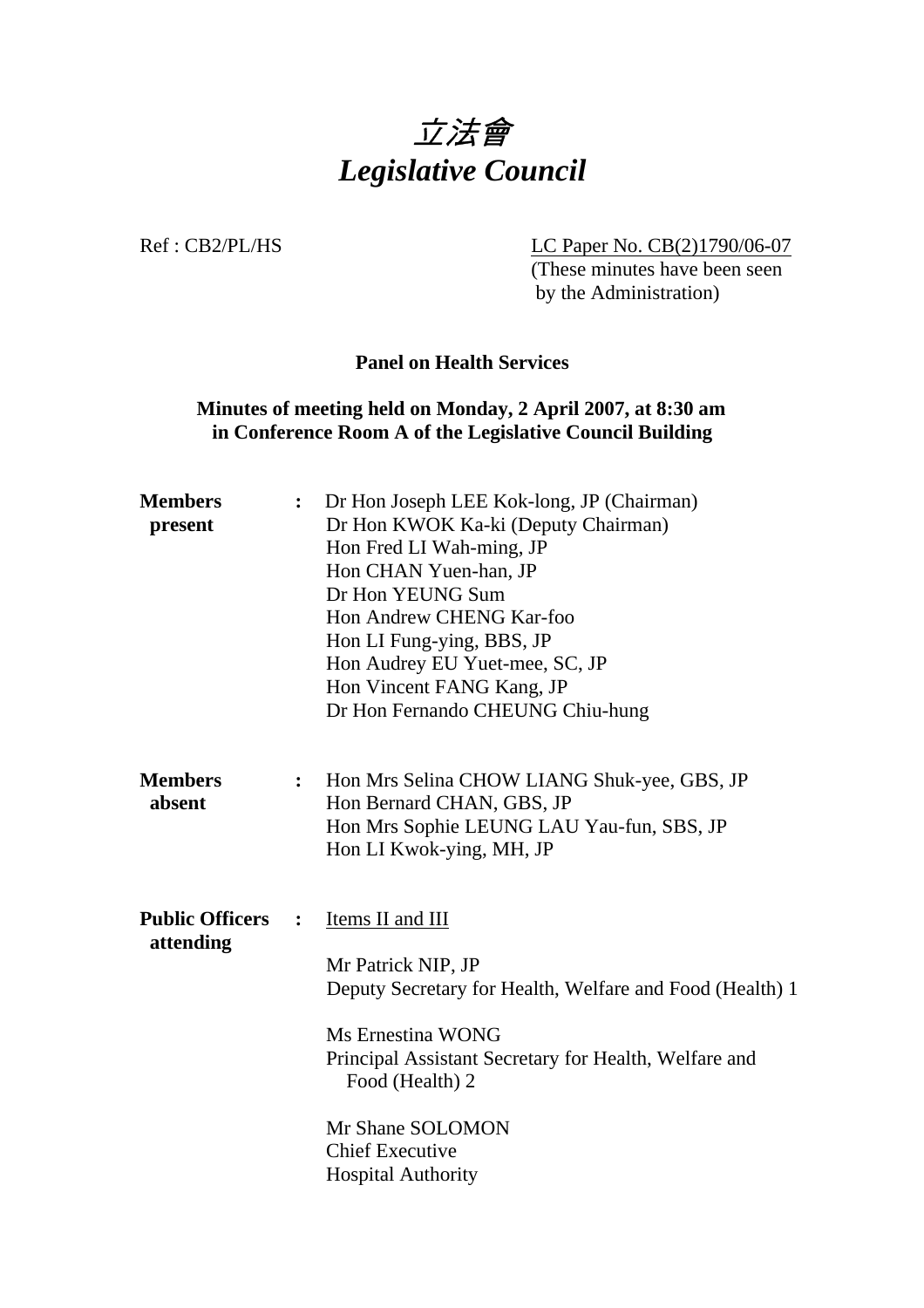| <u>Item II only</u>                                                                              |
|--------------------------------------------------------------------------------------------------|
| Dr C C LUK<br><b>Cluster Chief Executive (Kowloon East Cluster)</b><br><b>Hospital Authority</b> |
| <u>Item III only</u>                                                                             |
| Ms Nancy TSE<br>Director (Finance)<br><b>Hospital Authority</b>                                  |
| : Miss Mary SO<br>Chief Council Secretary (2)5                                                   |
| $:$ Ms Amy YU<br>Senior Council Secretary (2)3                                                   |
| Ms Sandy HAU<br>Legislative Assistant (2)5                                                       |
|                                                                                                  |

## **I. Items for discussion at the next meeting**

Action

(LC Paper Nos. CB(2)1454/06-07(01) and (02))

 Members agreed to discuss the following items proposed by the Administration at the next regular meeting to be held on 14 May 2007 at 8:30 am -

- (a) Progress report on registration of Chinese medicine practitioners;
- (b) Development of Chinese medicine clinics in the public sector; and
- (c) Monitoring the effectiveness of the measures taken by the Hospital Authority to address the increased demand for obstetric services in public hospitals by Mainland women.

 (*Post-meeting note:* With the concurrence of the Chairman, item (c) above was discussed at the special meeting on 16 April 2007 under the agenda item "Effectiveness of the Hospital Authority's new obstetric arrangements and the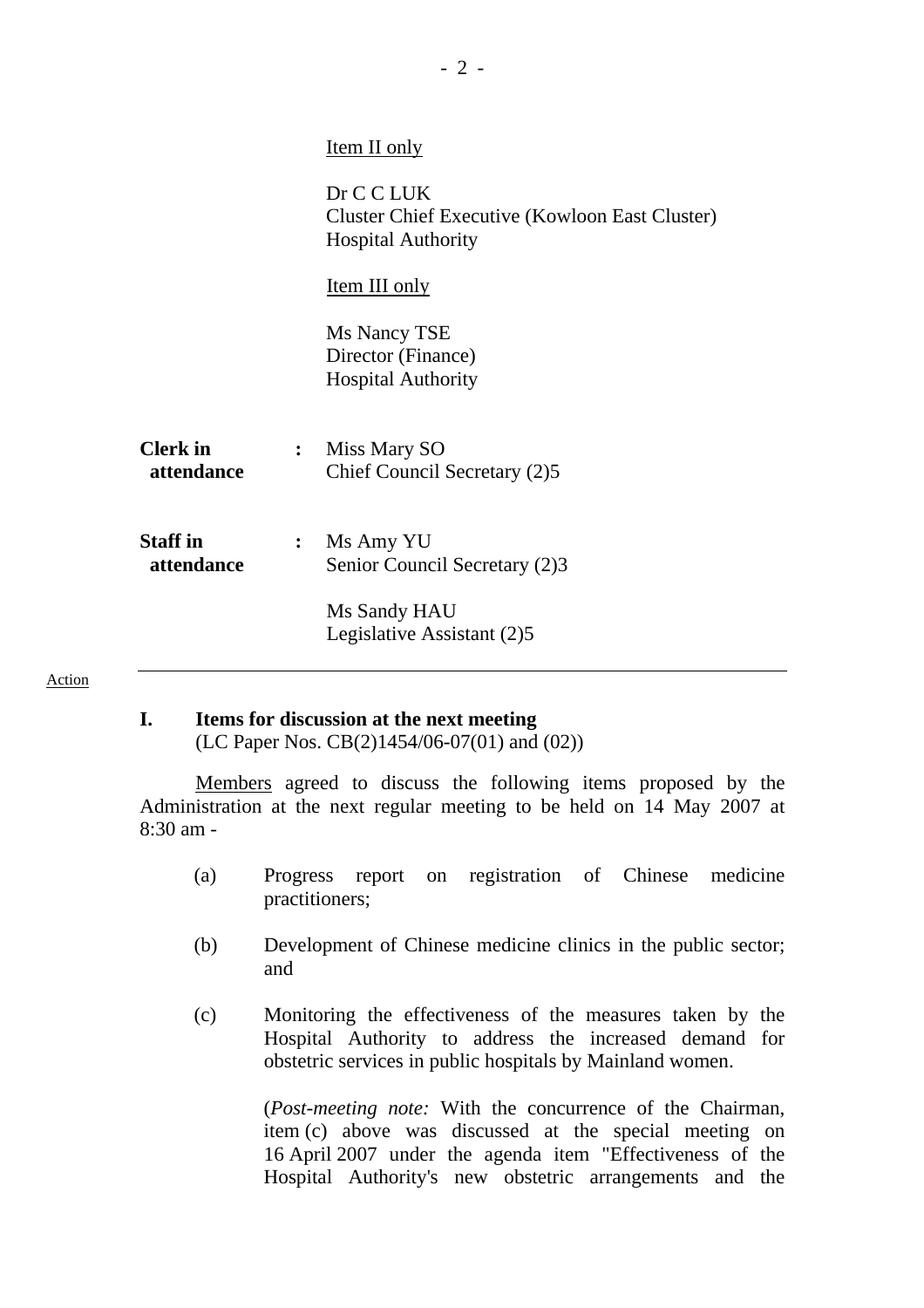obstetric service charge for non-eligible persons whose spouses are Hong Kong residents".)

# **II. Rationalisation of public hospital services**  (LC Paper Nos. CB(2)1454/06-07(03) to (05), CB(2)1460/06-07(01) to (02) and CB(2) 1483/06-07(01))

2. Chief Executive, Hospital Authority (CE, HA) briefed members on the rationalisation of public hospital services, details of which were set out in the Administration's paper (LC Paper No. CB(2)1454/06-07(03)).

3. Dr YEUNG Sum expressed concern about the closing down of 38 convalescent beds in the Tseung Kwan O Hospital (TKOH) in the Kowloon East (KE) cluster when the bed-to-population ratio of KE cluster lagged far behind the average bed-to-population ratio in six other hospital clusters, i.e. 2.2 beds versus 3.8 beds per 1 000 population, as pointed out in the submission from the Sai Kung District Council (SKDC) (LC Paper No. CB(2) 1460/06- 07(02)). Dr KWOK Ka-ki echoed similar concern.

4. CE, HA responded that to better enhance the role of TKOH as an acute hospital and having regard to the consistent reduction of length of stay at the Haven of Hope Hospital (HHH) in the same district in recent years due to improvements in rehabilitation techniques, decision was therefore made to close down 38 convalescent beds in TKOH and converge convalescent service under HHH. CE, HA agreed that more beds should be provided in KE cluster to better meet patients' demand. To this end, HA was presently looking at ways on how best to utilise the space freed up by the 38 convalescent beds in TKOH. One of the options being considered was to turn the vacated ward into day ward, having regard to the fact that some 90% of surgeries nowadays could be performed on a day basis due to improvements in surgical techniques. CE, HA further said that to ensure that patients' interests would not be undermined as a result of the re-structuring of services of TKOH and concentration of convalescent service under HHH, complementary measures would be adopted to tie in with the new arrangements, which included enhancement of nonemergency ambulance service for convalescent patients and rationalisation of the delivery process of various hospital services.

5. Mr Vincent FANG queried whether the re-organisation of services in KE cluster, through replacing in-patient services with ambulatory and community care, was a ploy to save money. Mr FANG said that he had no strong view against such a shift so long as care to patients was not compromised.

6. CE, HA responded that the re-organisation of services in KE cluster was aimed at achieving better utilisation of resources so that more patients could be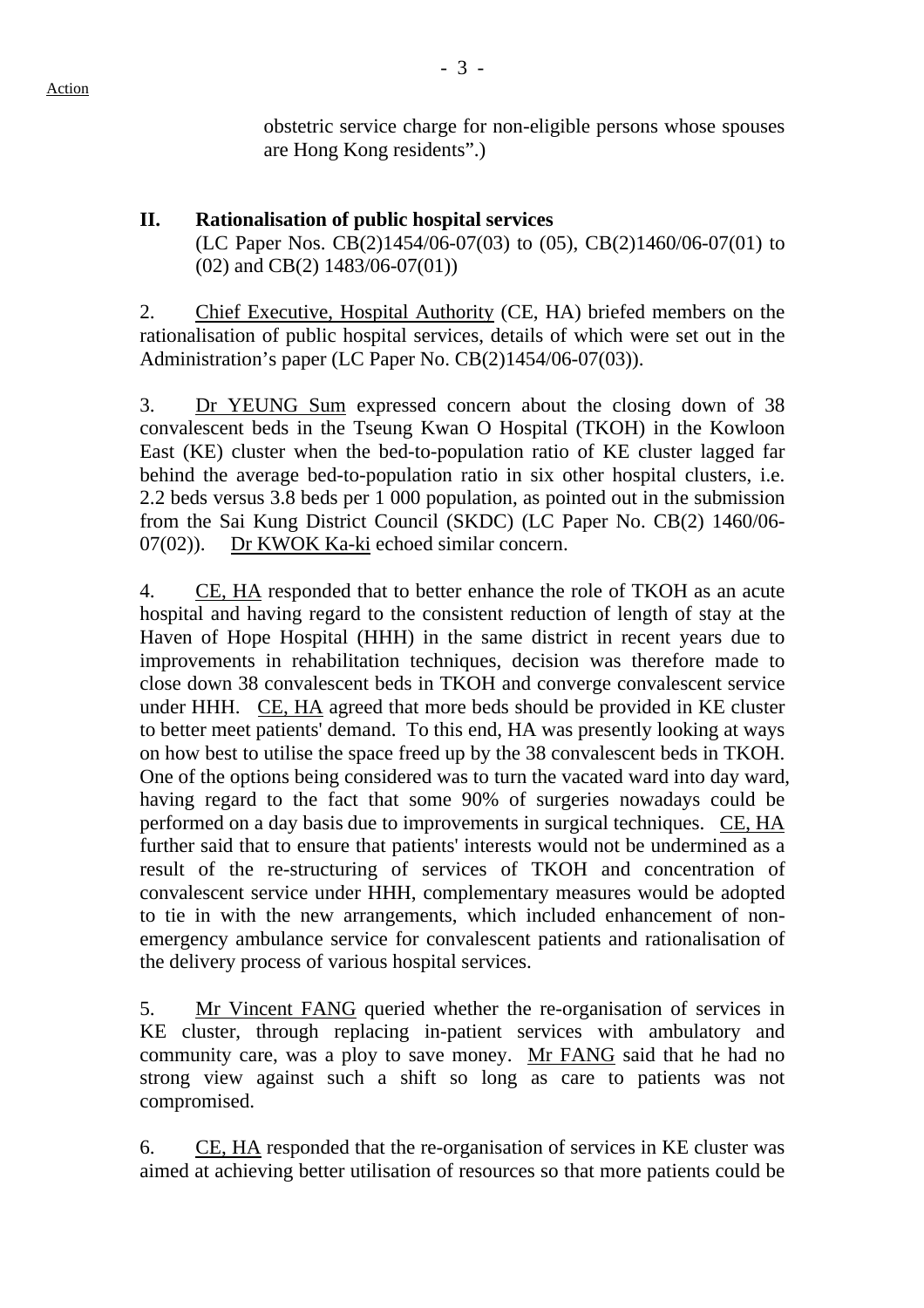treated and waiting time for treatment could be reduced. HA was presently developing a new service model for TKOH. Not only would there be no reduction in manpower, additional nurses would be recruited to support the future provision of services and expansion plans for TKOH as well as HHH. Cluster CE (KE cluster) supplemented that additional resources would be allocated to KE cluster to implement the expansion plans for TKOH and HHH in due course.

7. Deputy Secretary for Health, Welfare and Food (Health) 1 (DSHWF(H)1) assured members that although international trend had been to focus on the development of ambulatory and community care programmes to reduce reliance on in-patient care, Hong Kong would not likely take forward such a trend in public hospitals without first making reference to overseas and local experience and consulting all stakeholders.

8. Ms LI Fung-ying said that although re-deploying resources among hospitals under a cluster to achieve better utilisation of resources was worthy of support, convenience to patients should not be compromised as a result. Ms LI enquired about the criteria adopted in the rationalisation of public hospital services, and whether patients' convenience was one of the factors in considering re-organisation of services.

9. DSHWF(H)1 responded that the design of the clustering arrangements of public hospitals was aimed at providing timely acute and emergency services together with other medical services, including rehabilitation or community-based services, to people living in the area covered by a particular cluster. Under the existing clustering arrangements, each hospital cluster comprised a number of acute and convalescence/rehabilitation hospitals and institutions, providing a full range of comprehensive health care services to meet the health care needs of the community. Hospitals were grouped into clusters based on the best match of portfolios of public hospitals in a geographical region in terms of role delineation and service provision, the utilisation pattern of hospital services in the region as well as the demographic structure of the region. Close monitoring of the adequacy and quality of services to patients was continuously being carried out by all hospital clusters, and rationalisation of services would be made having regard to demographic changes and increase in service demand and service utilisation with the area, while mapping out plans for the provision of facilities and services in the future.

10. DSHWF(H)1 further said that although providing patients with convenient access to health care services was certainly one of the objectives in hospital clustering, it was necessary for certain specialised services to be centralised in a few hospitals to secure the necessary critical mass of workload to sustain quality outcomes and to ensure value for money for patients. Although this might cause some inconvenience to patients, from the medical point of view, with the concentration of expertise, technology and facilities, the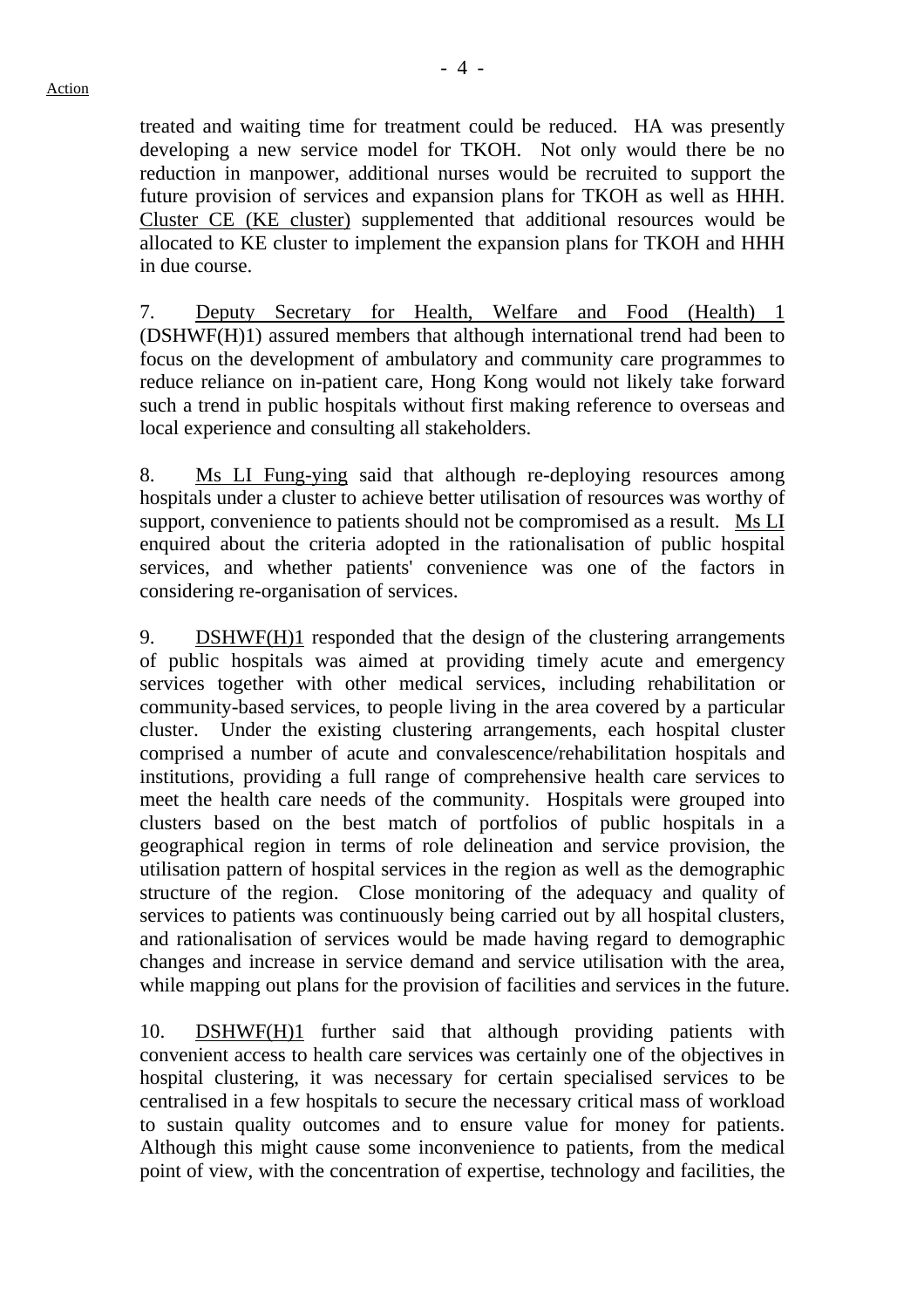- 5 -

centralisation of certain specialised services in a few centres would enable the hospitals to provide higher quality medical care to patients. CE, HA supplemented that patients could receive care in hospitals other than those in their own residential districts. It was fairly common that some patients would choose to seek treatment from other clusters.

11. Dr KWOK Ka-ki criticised that HA should not rely on patients to seek treatment from other clusters. In response, CE, HA said that it was not possible for each cluster to achieve 100% self-sufficiency for the reasons already given by DSHWF(H)1 in paragraph 10 above. Even the Hong Kong West cluster, which was best provided, did not have 100% self-sufficiency. A more realistic aim was to achieve a fairly high level of self-sufficiency within a cluster, as some patients preferred to seek treatment from other clusters.

12. Mr Fred LI said that as the reason for setting up TKOH was to reduce the heavy workload of the United Christian Hospital in the same cluster, it was unreasonable to close down 38 convalescent beds at TKOH when the cluster already had the lowest bed-to-population among the seven hospital clusters and that TKO and SK districts had a large population of older persons with low income. Mr LI further asked the following questions -

- (a) whether there was any plan to reduce up to 75 beds in TKOH, including closing down a surgery ward, as pointed out by SKDC in its submission; and
- (b) whether there would be no increase in the number of convalescent beds in HHH as a result of the implementation of the re-organisation plan.

13. Cluster CE (KE cluster) responded in the negative to Mr LI's first question. He further said that implementation of the re-organisation plan would not affect the relevant medical services in TKO district, nor would it affect the future provisions of services and the expansion plans for TKOH and HHH. In order to provide more convenience to people residing in TKO district, KE cluster planned to improve day surgery and treatment services as well as out-patient service at TKOH. As regards Mr LI's second question, Cluster CE (KE cluster) said that HHH would re-deploy internally to provide an additional 38 convalescent beds to support TKOH's convalescent service.

14. Mr Andrew CHENG said that the Administration should not cut public medical services when it had considerable surplus. Mr CHENG queried whether HA had consulted with SKDC and TKOH Governing Committee prior to the closing down of the 38 convalescent beds. Dr Fernando CHEUNG raised similar query.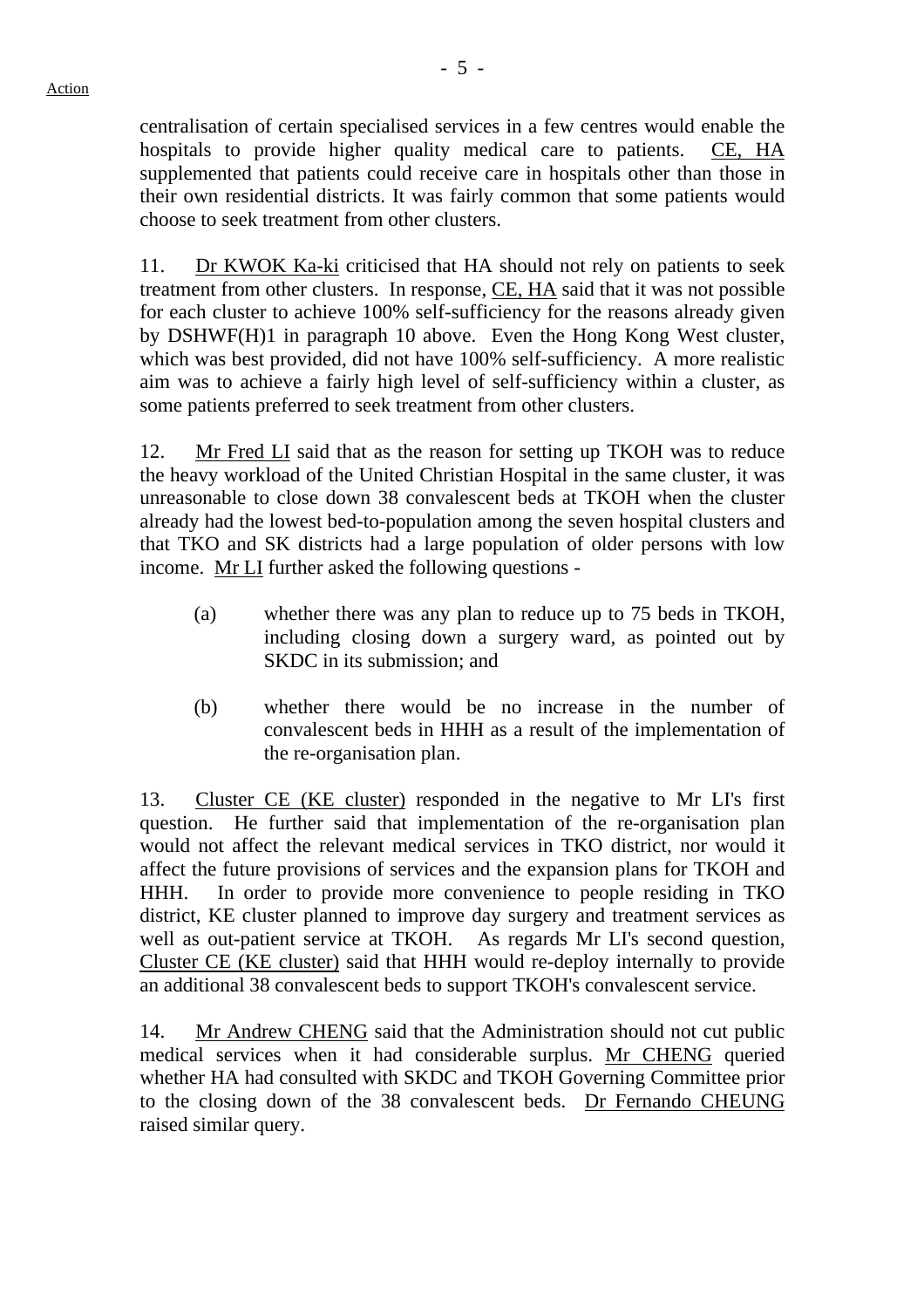15. DSHWF(H)1 stressed that it was re-deployment, and not reduction, of convalescent beds in KE cluster, the objective of which was to achieve better utilisation of resources. DSHWF(H)1 further said that HA had been communicating closely with SKDC and other local organisations on the reorganisation of KE cluster. HA would continue to maintain active dialogue with SKDC and would brief members of SKDC on the re-organisation plan of KE cluster.

16. Miss CHAN Yuen-han opined that HA should not downplay the importance of number of beds in the provision of medical services in a cluster.

17. DSHWF(H)1 responded that there was no question of the situation mentioned by Miss CHAN Yuen-han in paragraph 16 above. Although bed-topopulation was one of the planning parameters adopted by HA in the provision of medical services, it should be pointed out that advances in medical technology and development in ambulatory and community care had made it possible for patients to be discharged with shorter stay in hospitals.

18. Mr Vincent FANG enquired whether, apart from KE cluster, HA had plans to rationalise services in other hospital clusters.

19. CE, HA responded that HA had no plan to rationalise services in other hospital clusters at this stage, albeit it was constantly looking into ways to make the best use of resources having regard to changes in demand and service development. CE, HA however pointed out that some re-structuring of hospital services might be necessitated by measures to reduce the long working hours of doctors.

20. Mr Vincent FANG was of the view that the Administration should increase its funding allocation to HA, having regard to the Government's much improved financial position following the strong recovery of Hong Kong's economy. Miss CHAN Yuen-han and Dr YEUNG Sum expressed similar views.

21. DSHWF(H)1 responded that in 2007-2008, the Government's appropriation to HA was estimated at \$28.6 billion, an increase of more than \$670 million or 2.4% compared with that of last year. The \$670 million increase mainly came from an allocation of additional recurrent funds of \$295 million as pledged in last year's Budget Speech that there would be an annual increase of subvention to HA of some \$300 million per annum over the next three years. Besides, an allocation of about \$390 million for procurement of medical equipment and information technology systems also constituted part of the increase. DSHWF(H)1 however pointed out that in view of an ageing population, rising patients' expectation and given that resources were finite, there was a need to come up with feasible health care financing options to sustain the public health care system in the long term.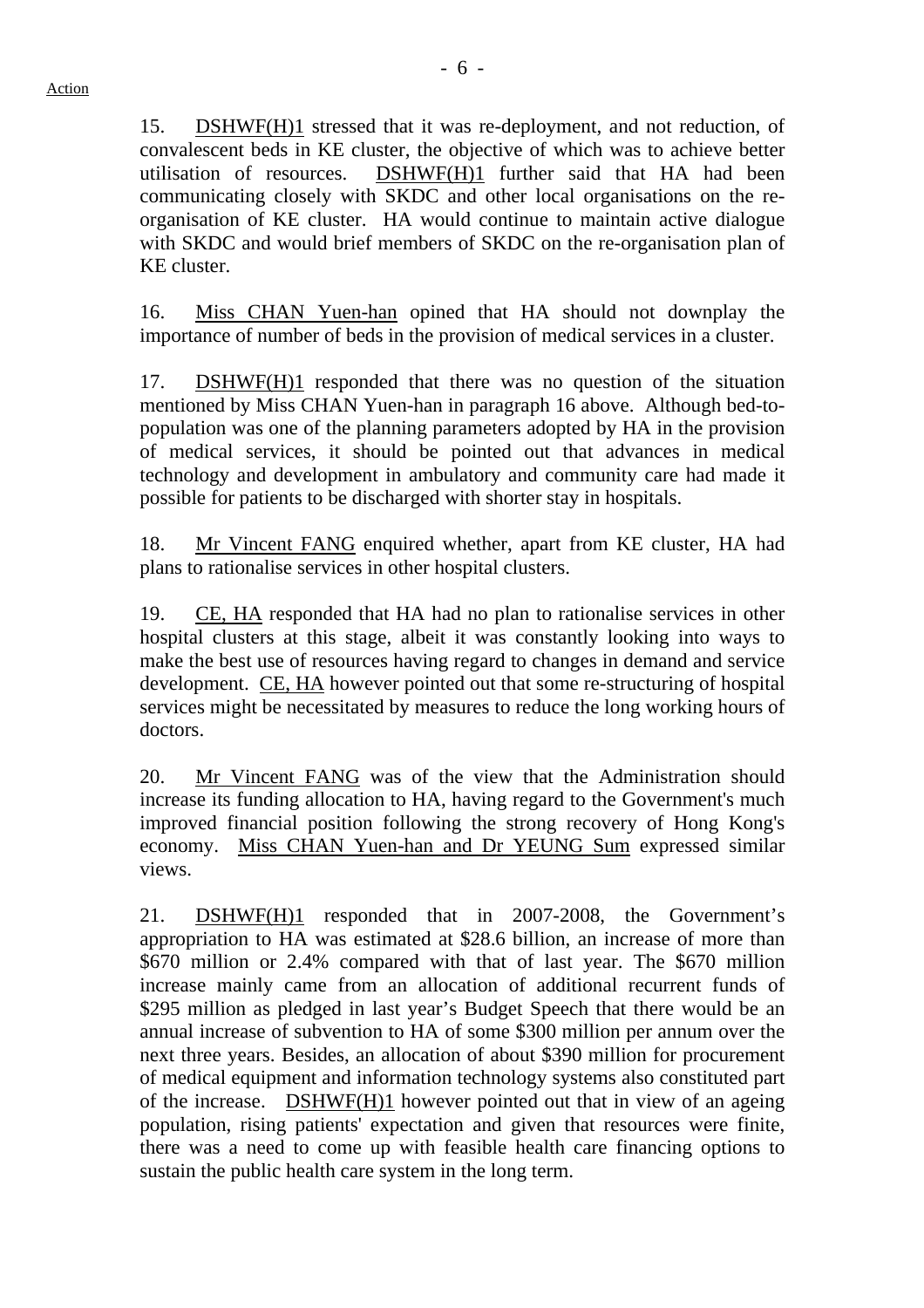22. Responding to Dr KWOK Ka-ki's enquiry on whether the additional provision to HA would be mainly spent on covering pay increase for HA staff, CE, HA said that the new provision would mainly be used on strengthening existing measures and introducing new initiatives to improve the quality of health care services. While it was expected that there would be a small increase in the number of promotion this year, the budget did not cater for an overall pay increase which was a matter still awaiting the results of the pay level survey being conducted by the Government.

23. Mr Vincent FANG said that in view of the increasing number of doctors leaving HA in recent years, it was necessary for the Administration to further increase funding to HA to retain experienced doctors.

24. CE, HA responded that the wastage rate of doctors in the past two years was around 6.5%, which could be attributed to expansion in the private sector on the one hand and lack of pay rise and promotion prospect in HA on the other hand. Fortunately, 320 new doctors would be joining HA this year, which should be sufficient to replace the doctors leaving. Notwithstanding, HA would closely monitor the wastage rate of doctors to ensure that experienced doctors could be retained as far as practicable.

25. The Chairman asked whether funding to HA was based on the population in a cluster. DSHWF(H)1 replied in the positive, and further pointed out that the effective population in a cluster was not necessarily the same as the population living in that cluster. It took into account the intercluster flow of patients due to factors such as patient preferences, location of a patient's work place and distribution of specialised services in different clusters. DSHWF(H)1 further said that the Administration would be in discussion with HA on whether the existing funding mechanism to HA was still valid to ensure long term sustainability.

26. As future increase in population would likely be concentrated in newly developed areas such as the Northern District and Tin Shui Wai, Dr YEUNG Sum asked whether HA had taken this factor into consideration in its allocation of resources among the seven hospital clusters. Dr KWOK Ka-ki raised a similar question, having regard to the disproportionately less resources provided to KE and the New Territories West (NTW) clusters as compared with other clusters.

27. CE, HA responded that additional Government funding to HA would in the main be directed to those geographical areas undersupplied in medical services. For instance, some \$150 million had been earmarked for NTW cluster in 2007-2008 to tie in with the opening of the redeveloped Pok Oi Hospital and the Rehabilitation Block of the Tuen Mun Hospital, which would include the deployment of an additional 130 nurses and 62 doctors. As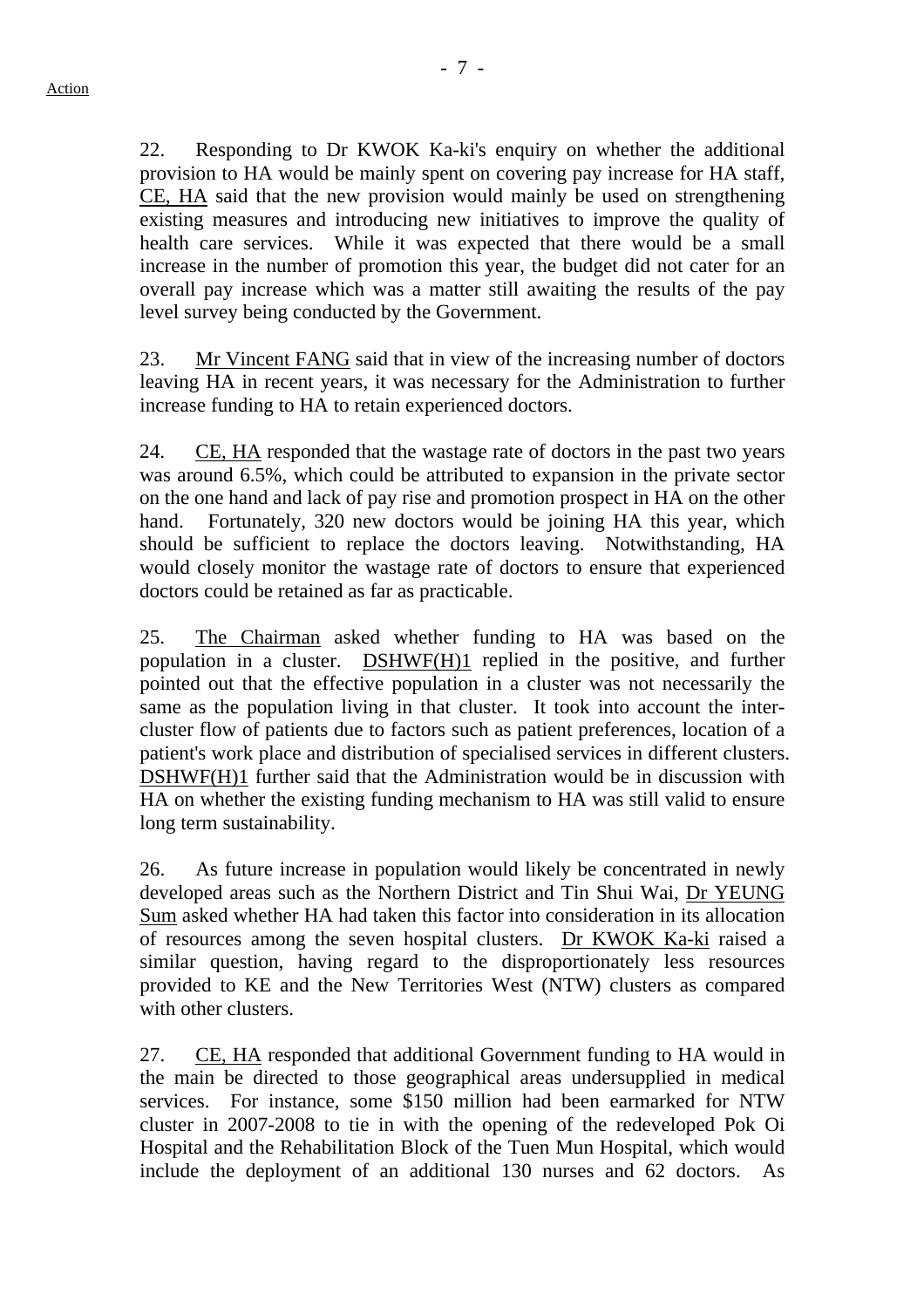mentioned earlier at the meeting, additional resources would be allocated to KE cluster once the expansion plans for TKOH and HHH had been drawn up. CE, HA further said that although additional funds would be provided to these two clusters this year, more time was needed to raise their provisions to levels comparable to other clusters.

#### **Conclusion**

28. Dr KWOK Ka-ki proposed to move the following motion -

"本委員會促請政府及醫管局正視及改善不同醫院聯網之間資源分 配不均的情況,並

- (一) 停止關閉將軍澳醫院 38 張康復病床;及
- (二) 增撥資源予人手及資源嚴重不足的聯網,包括人手及病床嚴 重不足的新界西及九龍東聯網。"

### (Translation)

"That this Panel urges the Government and HA to face squarely and improve the uneven distribution of resources among different hospital clusters, and also

- (a) cease to close down 38 convalescent beds in TKOH; and
- (b) allocate more resources to those clusters facing serious shortage of manpower and resources, including NTW and KE clusters which are suffering serious shortage of manpower and hospital beds."

29. The Chairman put Dr KWOK's motion to vote. Seven members voted in favour of the motion, no member voted against it, and one abstained. The Chairman declared that Dr KWOK's motion was carried.

30. Mr Vincent FANG proposed to move the following motion -

"本委員會促請政府在現時財政充裕的情況下,增加對醫管局的撥 款。"

## (Translation)

"That this Panel urges the Government, in view of its existing strong financial position, to increase funding allocation to HA."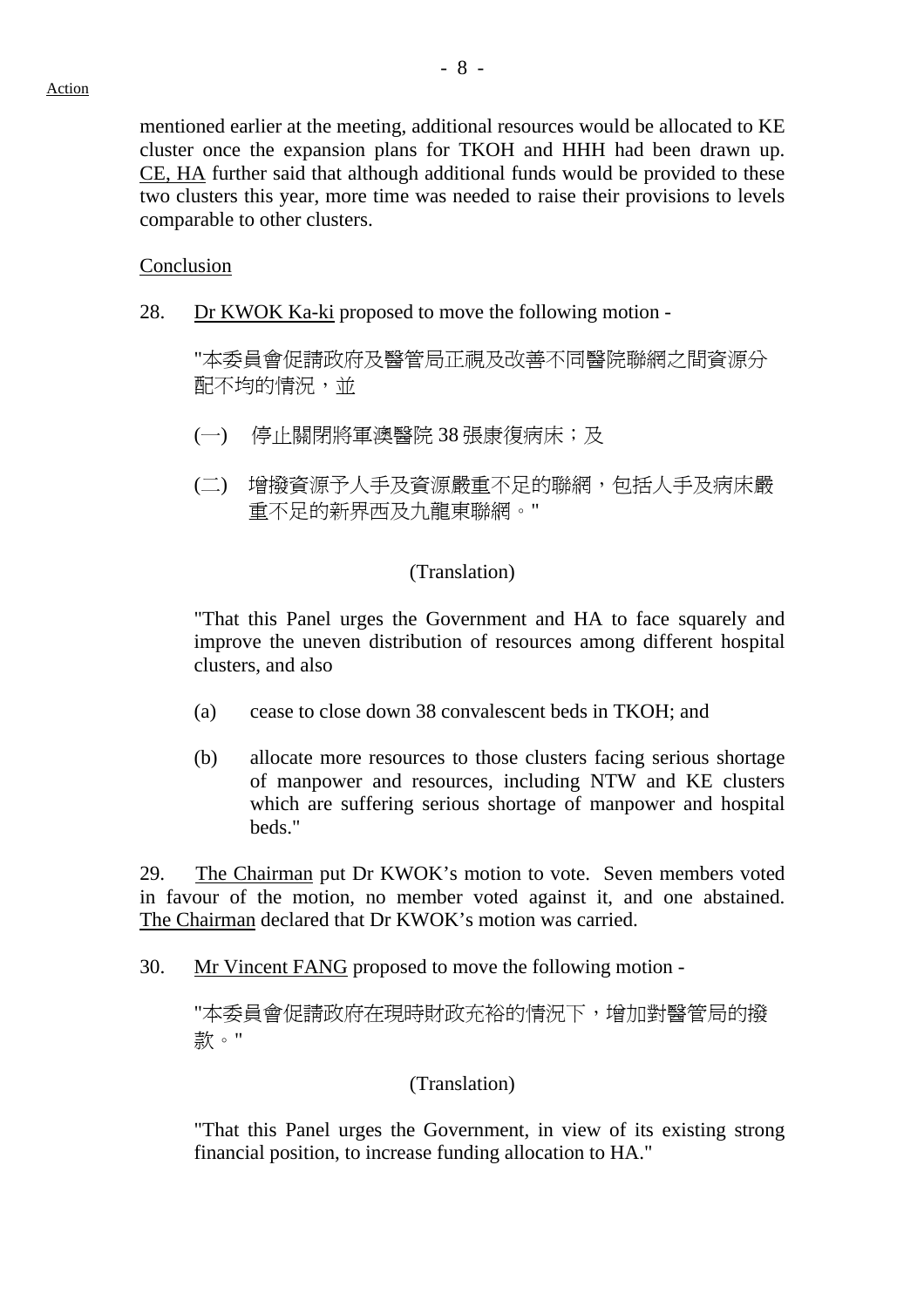31. The Chairman put Mr FANG's motion to vote. All members present at the meeting voted in favour of the motion. The Chairman declared that Mr FANG's motion was carried.

- Admin 32. The Chairman called on the Administration and HA to give due consideration to the two motions passed by the Panel. The Administration was also requested to provide the following information after the meeting -
	- (a) bed-to-population ratio; health care professional-to-population ratio; funding allocation for 2007-2008; utilisation rates of various hospital services and their associated median waiting time; and types and capacities of ambulatory and community care services provided to day patients, in each of the seven hospital clusters;
	- (b) re-organisation of services undertaken in the past and its impact, if any, on the districts served; and
	- (c) cross-cluster utilisation of hospital services in the past three years.

## **III. Private patient services at public hospitals and fee-sharing arrangements**  (LC Paper Nos. CB(2)1454/06-07(06) and (07))

33. DSHWF(H)1 briefed members on the private patient services provided at public hospitals and fee sharing arrangements, details of which were set out in the Administration's paper (LC Paper No. CB(2)1454/06-07(06)).

34. The Chairman informed members that Dr KWOK Ka-ki had earlier written to him requesting to invite representatives from the University of Hong Kong (HKU) to attend this meeting. As the issue of how HKU used the income earned from private patient services at public hospitals was outside the scope of the discussion of the meeting, he had not acceded to the request.

35. Members noted a submission from HKU entitled "Background information on HKU's income from providing services to private patients" tabled at the meeting (LC Paper No. CB(2) 1483/06-07(02)).

36. Dr YEUNG Sum declared that he was a teaching staff of HKU. Dr YEUNG said that he was in support of the provision of private patients services at public hospitals by the teaching staff from HKU and the Chinese University of Hong Kong (CUHK), as it helped to enhance the expertise of the teaching staff, facilitate patient's choice and shorten waiting time for treatment, apart from providing specialised services which were not generally available in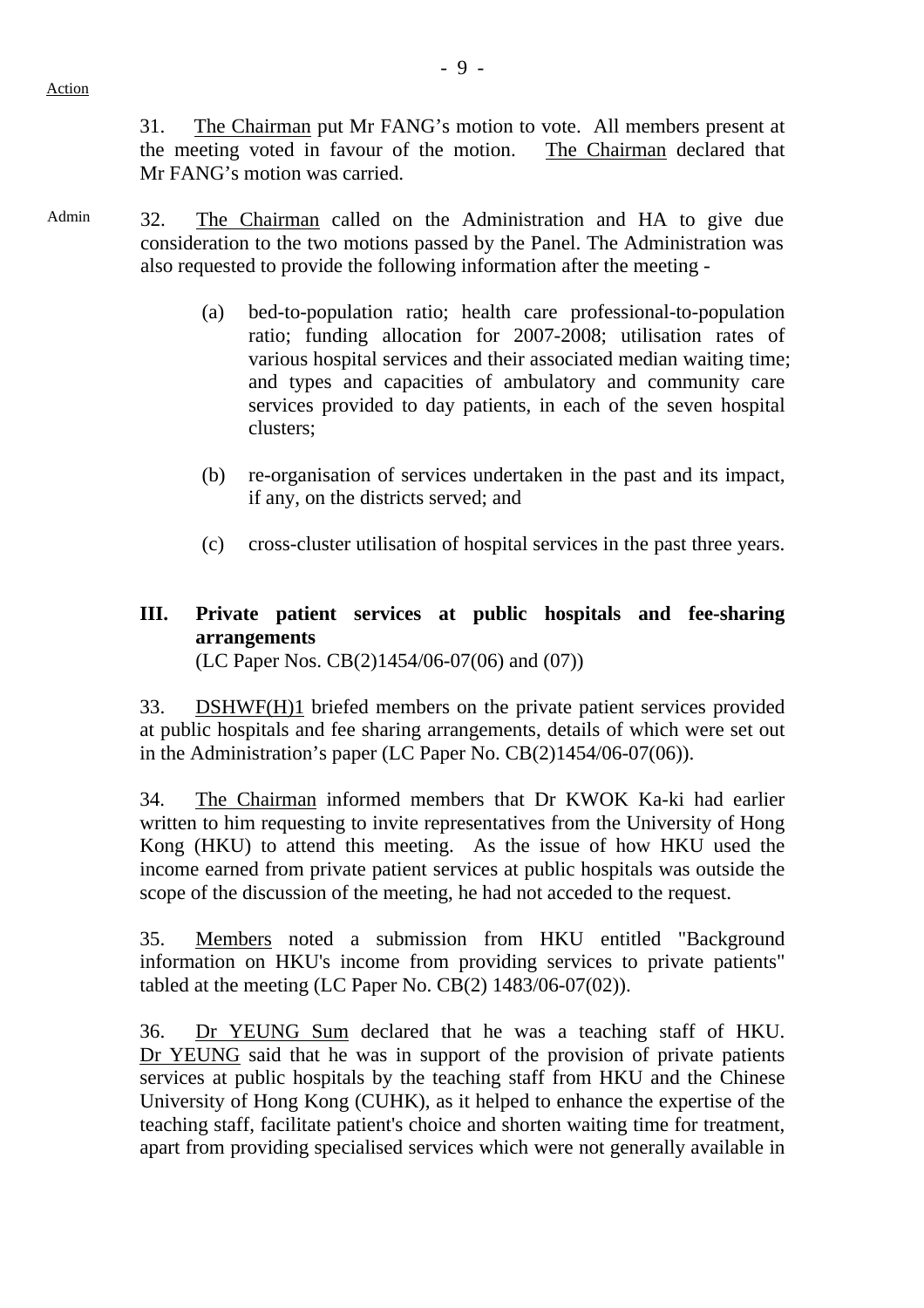the private sector. Dr YEUNG further sought the following information from  $HA -$ 

- (a) whether it had received any complaint concerning the charging of patient fees and charges for private patient services provided by the teaching staff from HKU and CUHK;
- (b) whether income earned from private patient services by the two universities was used solely on supporting academic research and other professional development purposes; and
- (c) whether there was any way to ensure that teaching staff from the two universities would not waive fees and charges of private patient services, in full or partially, for their friends and relatives.

37. CE, HA responded that HA had not received any complaint in the past concerning the charging of patient fees and charges for private patient services provided by teaching staff from HKU and CUHK, with the exception of the recent case of irregular billing of private patients treated by teaching staff from HKU which had been referred to the relevant law enforcement authority for investigation. CE, HA further said that HA had no authority over the use of income earned by the two universities from private patient services nor did HA have any knowledge on how such income was used. CE, HA however pointed out that HA had clear policies and guidelines on the billing of private patient services. The fact that the core billing system of HA, i.e. the Patient Billing and Revenue Collection system, could detect the recent case of irregular billing of private patients was a testament that the billing system was working well. Nevertheless, HA was currently conducting a review of the internal controls of the private patient fee billing system to identify area of improvement in order to minimise the risk of any potential abuse in future and ensure that procedures that were done in the operating theatre were reflected in the bill.

- 38. Mr Andrew CHENG asked the following questions
	- (a) whether, and if so, what mechanism was in place to ensure that public medical services would not be compromised at the expense of providing private patient services at public hospitals, having regard to the rise in the number of private in-patient (IP) and specialist out-patient (SOP) attendance during the past three years as set out in paragraphs 6 and 8 of the Administration's paper; and
	- (b) whether, and if so, what mechanism was in place to ensure that income generated from private patient services was spent on improving the services of public hospitals, having regard to the substantial income generated from private patient services for the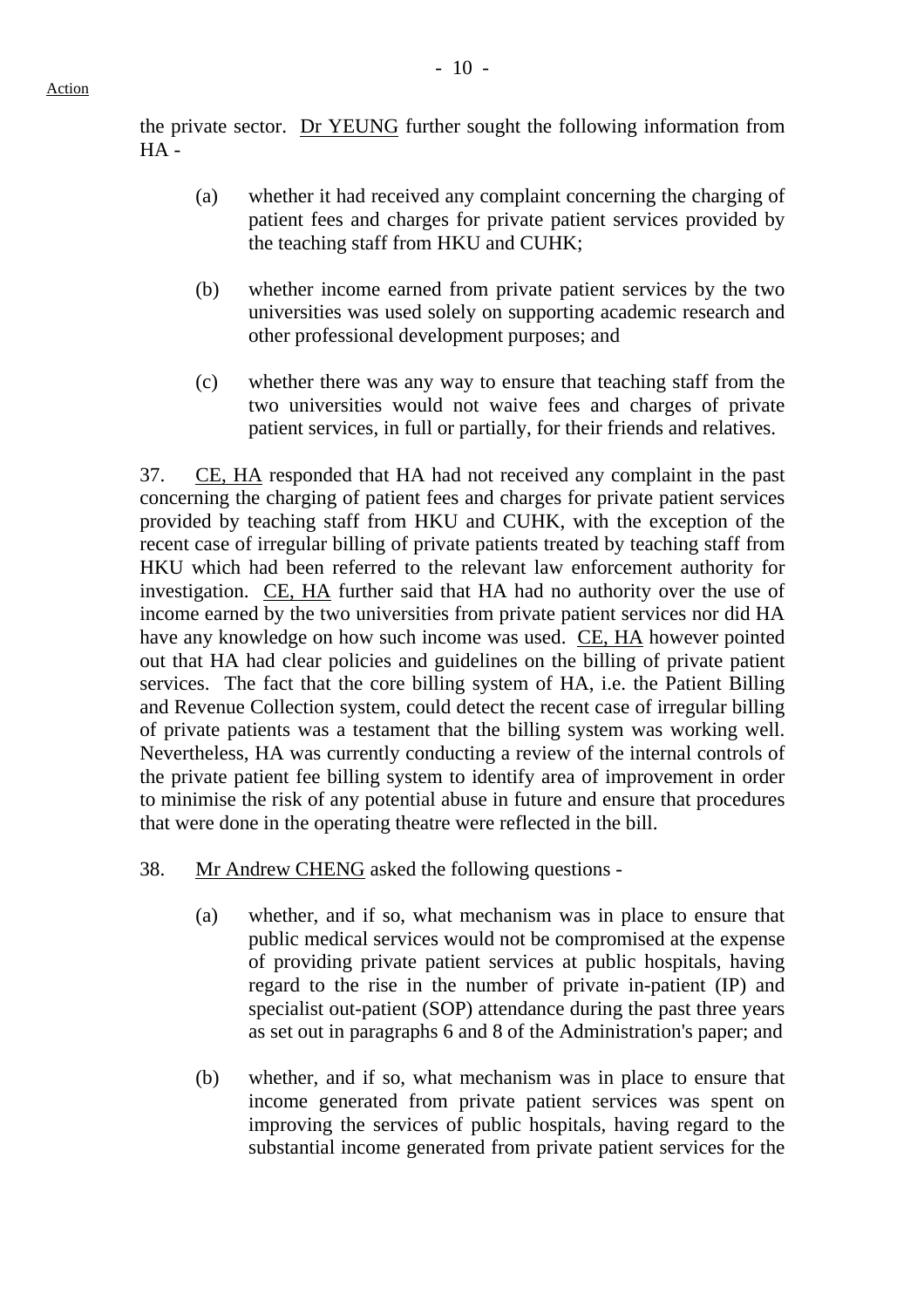past five years as set out in paragraph 15 of the Administration's paper.

Dr KWOK Ka-ki raised similar queries.

39. Responding to Mr CHENG's first question, DSHWF(H)1 said that to ensure that public services would not be adversely affected by the provision of private patient services, there were guidelines in place at public hospitals that restricted the time each doctor could devote to private patient services to one consultation session a week (i.e. three to four hours). Similar guidelines were in place in HKU and CUHK restricting the time that each teaching staff of the Faculties of Medicine could provide private patient services. There was also agreement between the Government and HA that the total number of private beds in public hospitals should be limited to a maximum of 379 beds only. DSHWF(H)1 further said that private patient services only accounted for a small part of the overall services provided at HA. In 2005-2006, private SOP attendances accounted for only 0.47% of the total SOP attendances at public hospitals, while private bed-days accounted for only 0.62% of the total beddays utilised.

40. Regarding Mr CHENG's second question, CE, HA said that HA retained 25% of the gazetted schedule of fees and charges paid by private patients regardless of whether teaching staff from the two universities decided to use their discretion to waive all or part of the remaining percentage of such fees and charges.

41. The Chairman asked whether teaching staff from the Faculties of Medicine of the universities had to notify HA if they decided to waive the fees and charges of their private patients to facilitate billing by HA. CE, HA replied that this was the case.

42. Dr KWOK Ka-ki asked whether it was true, as reported in some newspapers, that some private patients were given two separate bills payable to different accounts.

43. CE, HA responded that HA only sent one bill to each private patient on behalf of HA and the university concerned and the university would be reimbursed its share of the bill after collection of the fees.

44. Ms LI Fung-ying and Dr Fernando CHEUNG asked whether the existing billing system could ensure that all private patient fees were properly recorded, charged and audited; and if not, what improvement measures would be taken to address such.

45. CE, HA referred members to paragraphs 16 to 18 of the Administration's paper which set out the fee collection and monitoring mechanism adopted by